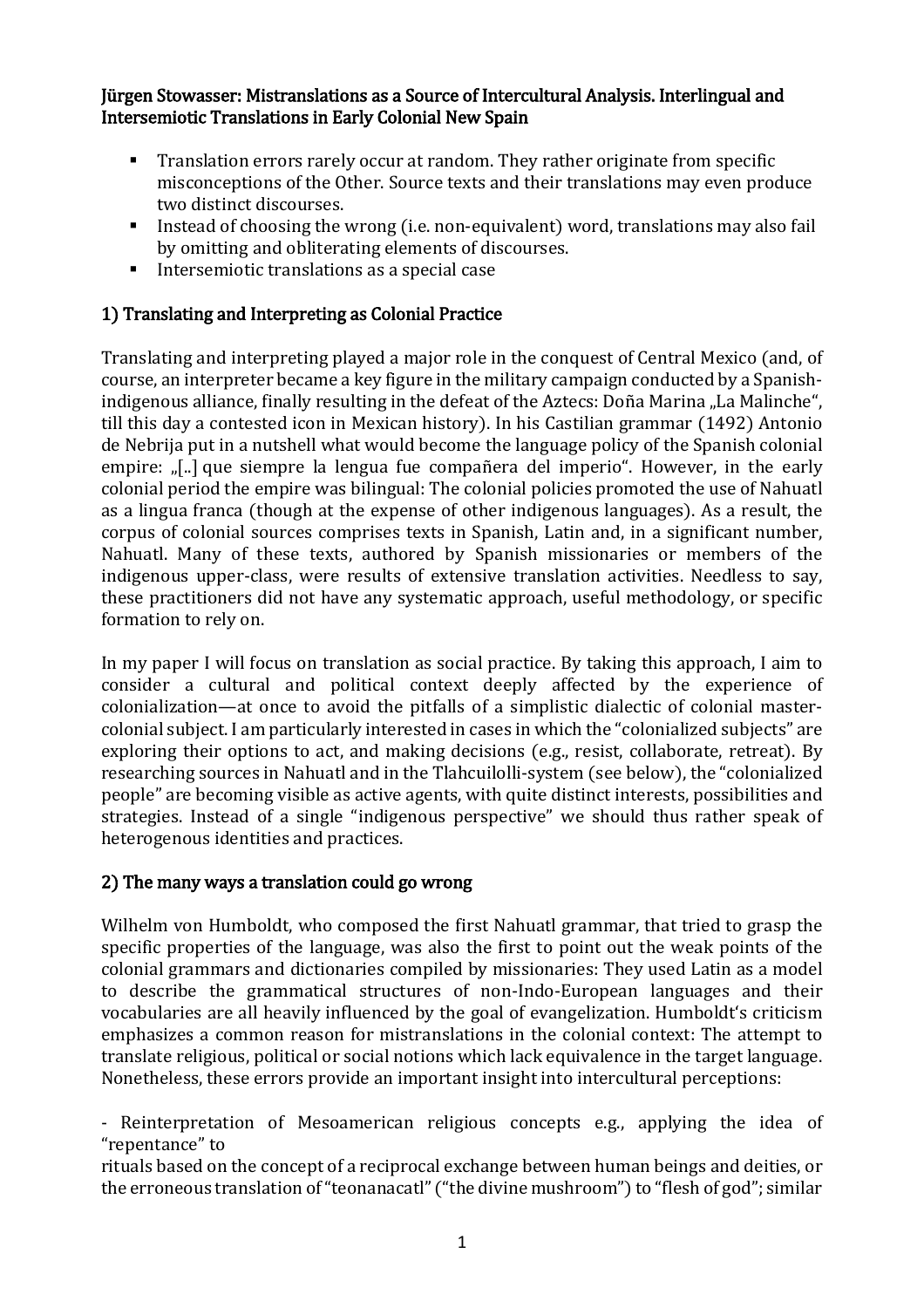effects are to be observed in the opposite direction: Christian notions losing their specific meaning in the Nahuatl translations.

- Omissions e.g., translating only the masculine form while the original sentence in Nahuatl explicitly refers to both genders.

- Ontological divergences e.g., a grammatical category in Nahuatl to refer to animate entities (to which belong mountains or celestial bodies as well)

- Misunderstanding of metaphors such as color terms used in a religious or political context - Translation strategies: The "strategy", i.e. the decision whether to translate in a literal mode (closer to the source language, with a "foreignizing" effect on the reader of the translated text) or in a free mode (oriented towards the target language, producing a "domesticating" effect)

## 3) Tlahcuilolli - Intersemiotic Translation

Modernity means not only the conquest of the world as picture, as Heidegger states (GA 5: 94); the European expansion results as well in the spread of a specific European notion of the image. This semiotic colonialism had an enduring impact on the academic use of the Mesoamerican writing system "tlahcuilolli". Spanish authors of the early colonial period clearly regarded tlahcuilolli as a kind of writing; but eventually it was considered as "imagelike", and indigenous manuscripts were handled as visual sources (with far-reaching  $implications: no written sources = no history.$ 

The colonial indigenous manuscripts ("Amoxtin", i.e. "paper + resin/glue") offer a wide range of possibilities for intercultural research questions: Mesoamerican and European spatial and historiographical concepts, adapted from specific epistemological and ontological assumptions, are confronted and redefined. The process of translation was not confined to languages and cultures, but involved also "intersemiotic translations", i.e. translations between sign systems (Roman Jakobson): Missionaries and indigenous writers together translated the catechism first into Nahuatl and subsequently into a colonial hybridization of the tlahcuilolli-system, producing a true polyphonic ensemble of texts. The result is a form of Christianity reinterpreted in Mesoamerican thought pattern as it can be observed in today's Mexico.

## 4) Décalage

In Translation Studies, "décalage" is the time difference between a speaker's saying something and its reproduction by an interpreter. By applying this notion to (written) translations and their publication date, the time span of the decalage sheds light on the process of reception within an academic community: How long does it take get sources translated? Years, decades, or—as mostly in case of indigenous languages—even centuries? How about the extent, are most of the sources made accessible by translations, or just a fraction? Fragmentary and insufficient translations of a corpus of sources may result in a selective and distorted perception. An example are the sources on the Conquista: Usually the "Historia general de las cosas de la Nueva España" by Bernardino de Sahagún, OFM, is characterized as representing the "Aztec point of view". The "Historia general" is—thanks to translations into several languages—the best-known indigenous account on the conquest. However, it is neither the only and nor the first indigenous account of the conquest: there exist further sources written in Nahuatl (both in Latin alphabet and in the Tlahcuilolli-system). By taking into account other Aztec sources, such as the "Anales de Tlatelolco", we get a different picture: What seemed to be "the Aztec voice" turns out be the perspective of a certain fraction within the Aztec elite, and what might have been interpreted as a "cultural" discourse, resembles a political narrative.